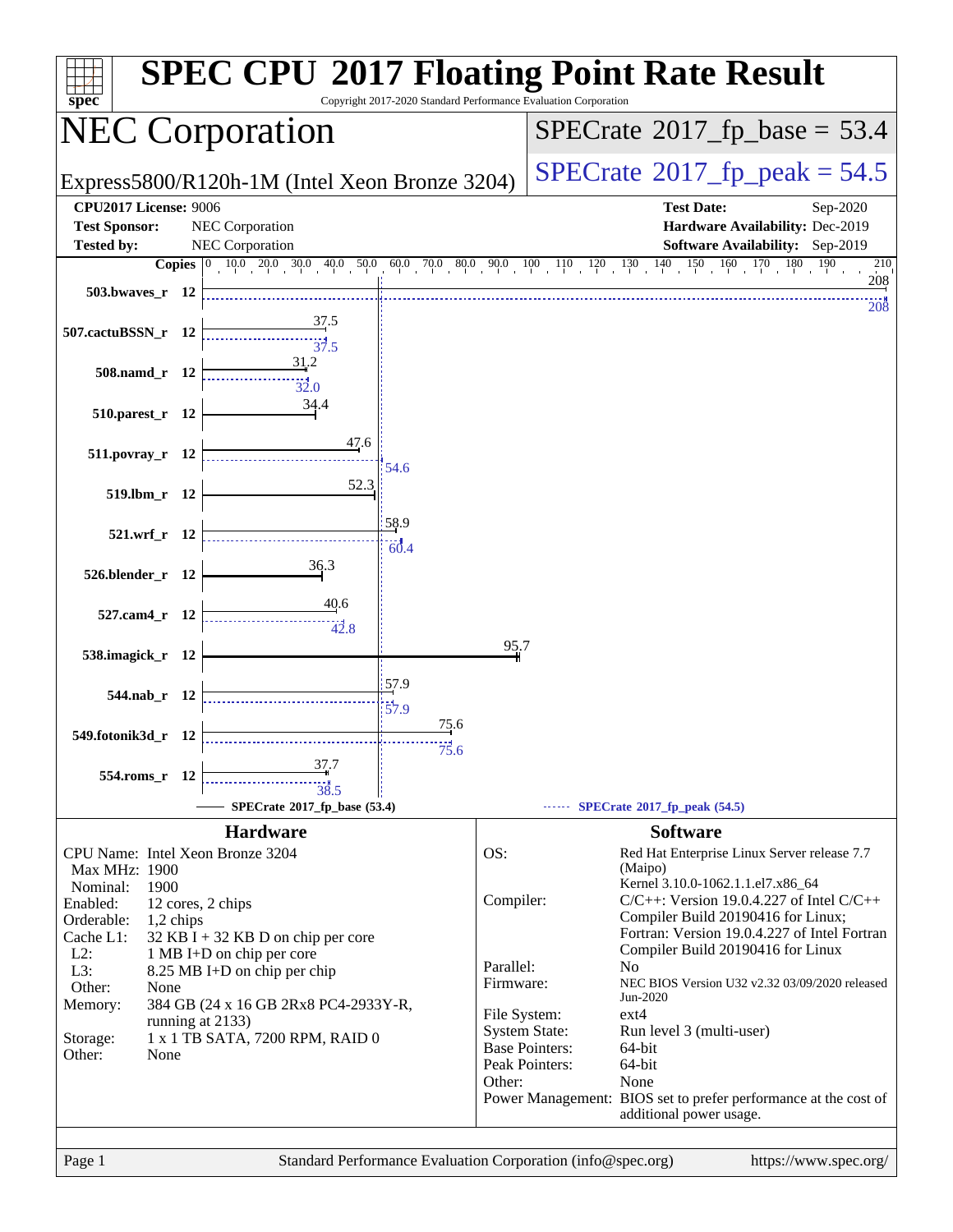

Copyright 2017-2020 Standard Performance Evaluation Corporation

# NEC Corporation

 $SPECrate$ <sup>®</sup>[2017\\_fp\\_base =](http://www.spec.org/auto/cpu2017/Docs/result-fields.html#SPECrate2017fpbase) 53.4

Express5800/R120h-1M (Intel Xeon Bronze 3204) [SPECrate](http://www.spec.org/auto/cpu2017/Docs/result-fields.html#SPECrate2017fppeak)<sup>®</sup>[2017\\_fp\\_peak = 5](http://www.spec.org/auto/cpu2017/Docs/result-fields.html#SPECrate2017fppeak)4.5

**[CPU2017 License:](http://www.spec.org/auto/cpu2017/Docs/result-fields.html#CPU2017License)** 9006 **[Test Date:](http://www.spec.org/auto/cpu2017/Docs/result-fields.html#TestDate)** Sep-2020 **[Test Sponsor:](http://www.spec.org/auto/cpu2017/Docs/result-fields.html#TestSponsor)** NEC Corporation **[Hardware Availability:](http://www.spec.org/auto/cpu2017/Docs/result-fields.html#HardwareAvailability)** Dec-2019 **[Tested by:](http://www.spec.org/auto/cpu2017/Docs/result-fields.html#Testedby)** NEC Corporation **[Software Availability:](http://www.spec.org/auto/cpu2017/Docs/result-fields.html#SoftwareAvailability)** Sep-2019

#### **[Results Table](http://www.spec.org/auto/cpu2017/Docs/result-fields.html#ResultsTable)**

|                             | <b>Base</b>   |                |       |                | <b>Peak</b> |                |       |               |                |              |                |              |                |              |
|-----------------------------|---------------|----------------|-------|----------------|-------------|----------------|-------|---------------|----------------|--------------|----------------|--------------|----------------|--------------|
| <b>Benchmark</b>            | <b>Copies</b> | <b>Seconds</b> | Ratio | <b>Seconds</b> | Ratio       | <b>Seconds</b> | Ratio | <b>Copies</b> | <b>Seconds</b> | <b>Ratio</b> | <b>Seconds</b> | <b>Ratio</b> | <b>Seconds</b> | <b>Ratio</b> |
| 503.bwayes_r                | 12            | 579            | 208   | 579            | 208         | 579            | 208   | 12            | 578            | 208          | 580            | 207          | 579            | <b>208</b>   |
| 507.cactuBSSN r             | 12            | 406            | 37.4  | 406            | 37.5        | 405            | 37.5  | 12            | <b>405</b>     | 37.5         | 405            | 37.5         | 406            | 37.4         |
| 508.namd_r                  | 12            | 366            | 31.2  | 359            | 31.7        | 367            | 31.0  | 12            | 355            | 32.1         | 356            | 32.0         | 356            | 32.0         |
| $510.parest_r$              | 12            | 910            | 34.5  | 911            | 34.4        | 920            | 34.1  | 12            | 910            | 34.5         | <u>911</u>     | 34.4         | 920            | 34.1         |
| 511.povray_r                | 12            | 589            | 47.6  | 589            | 47.6        | 590            | 47.5  | 12            | 513            | 54.6         | 513            | 54.7         | 514            | 54.5         |
| 519.1bm r                   | 12            | 241            | 52.4  | 242            | 52.3        | 242            | 52.3  | 12            | 241            | 52.4         | 242            | 52.3         | 242            | 52.3         |
| $521$ .wrf r                | 12            | 456            | 59.0  | 457            | 58.9        | 458            | 58.8  | 12            | 444            | 60.5         | 446            | 60.3         | 445            | 60.4         |
| 526.blender r               | 12            | 504            | 36.2  | 504            | 36.3        | 504            | 36.3  | 12            | 504            | 36.2         | 504            | 36.3         | 504            | 36.3         |
| $527.cam4_r$                | 12            | 516            | 40.7  | 517            | 40.6        | 516            | 40.6  | 12            | 490            | 42.8         | 490            | 42.8         | 490            | 42.8         |
| 538.imagick_r               | 12            | 312            | 95.7  | 313            | 95.5        | 310            | 96.3  | 12            | 312            | 95.7         | 313            | 95.5         | 310            | 96.3         |
| 544.nab r                   | 12            | 349            | 57.9  | 349            | 57.9        | 348            | 58.0  | 12            | 349            | 57.9         | 349            | 57.9         | 349            | 57.9         |
| 549.fotonik3d r             | 12            | 620            | 75.4  | 618            | 75.6        | 619            | 75.6  | 12            | 619            | 75.6         | 618            | 75.6         | 618            | 75.6         |
| $554$ .roms $r$             | 12            | 499            | 38.2  | 505            | 37.7        | 510            | 37.4  | 12            | 492            | 38.7         | 495            | 38.5         | 500            | 38.2         |
| $SPECrate^*2017_fp\_base =$ |               |                | 53.4  |                |             |                |       |               |                |              |                |              |                |              |

**[SPECrate](http://www.spec.org/auto/cpu2017/Docs/result-fields.html#SPECrate2017fppeak)[2017\\_fp\\_peak =](http://www.spec.org/auto/cpu2017/Docs/result-fields.html#SPECrate2017fppeak) 54.5**

Results appear in the [order in which they were run.](http://www.spec.org/auto/cpu2017/Docs/result-fields.html#RunOrder) Bold underlined text [indicates a median measurement.](http://www.spec.org/auto/cpu2017/Docs/result-fields.html#Median)

#### **[Submit Notes](http://www.spec.org/auto/cpu2017/Docs/result-fields.html#SubmitNotes)**

 The numactl mechanism was used to bind copies to processors. The config file option 'submit' was used to generate numactl commands to bind each copy to a specific processor. For details, please see the config file.

#### **[Operating System Notes](http://www.spec.org/auto/cpu2017/Docs/result-fields.html#OperatingSystemNotes)**

Stack size set to unlimited using "ulimit -s unlimited"

#### **[Environment Variables Notes](http://www.spec.org/auto/cpu2017/Docs/result-fields.html#EnvironmentVariablesNotes)**

Environment variables set by runcpu before the start of the run: LD\_LIBRARY\_PATH = "/home/cpu2017/lib/intel64"

#### **[General Notes](http://www.spec.org/auto/cpu2017/Docs/result-fields.html#GeneralNotes)**

 Binaries compiled on a system with 1x Intel Core i9-7900X CPU + 32GB RAM memory using Redhat Enterprise Linux 7.5 Transparent Huge Pages enabled by default Prior to runcpu invocation Filesystem page cache synced and cleared with: sync; echo 3 > /proc/sys/vm/drop\_caches runcpu command invoked through numactl i.e.:

**(Continued on next page)**

| Page 2<br>Standard Performance Evaluation Corporation (info@spec.org) | https://www.spec.org/ |
|-----------------------------------------------------------------------|-----------------------|
|-----------------------------------------------------------------------|-----------------------|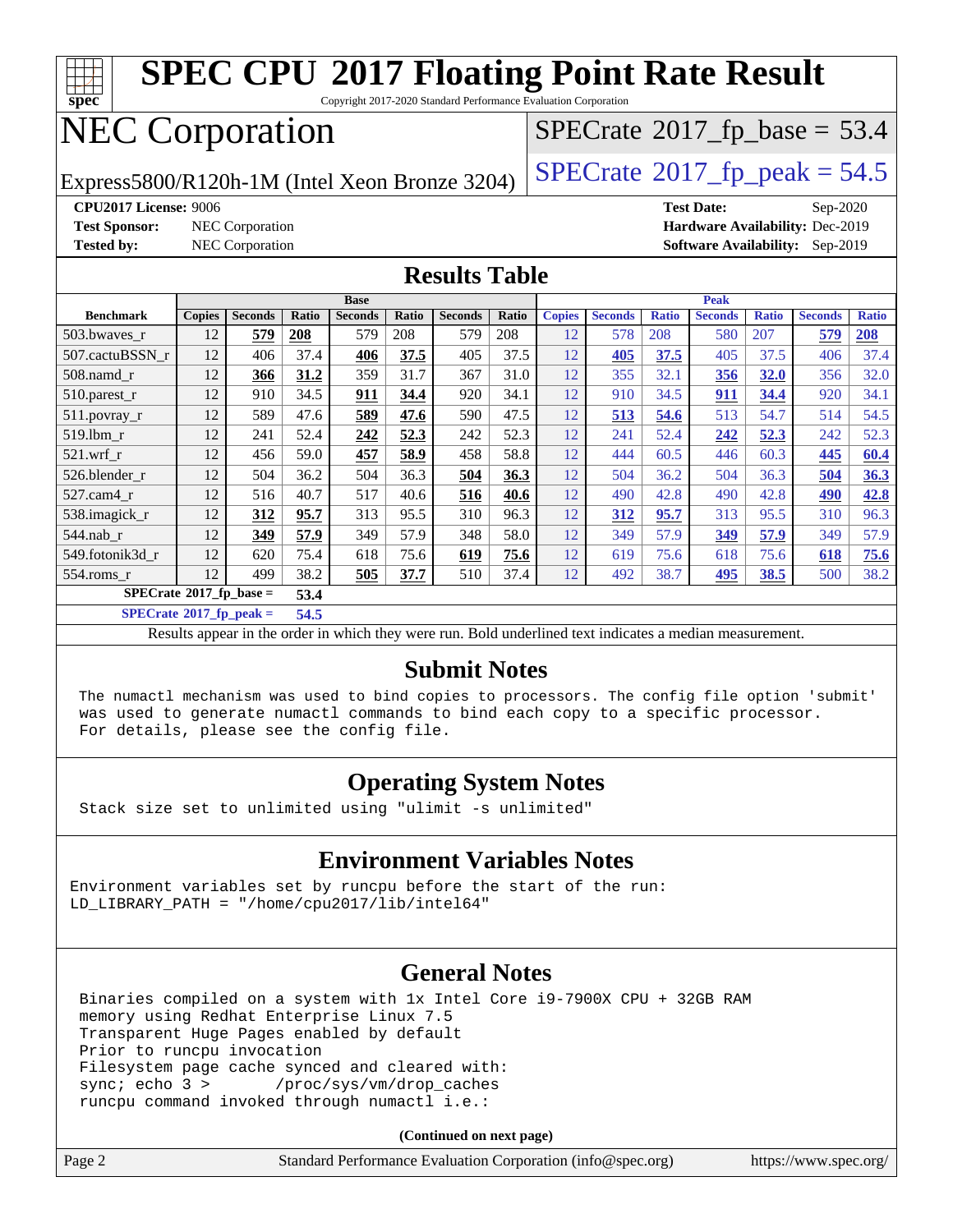

Copyright 2017-2020 Standard Performance Evaluation Corporation

# NEC Corporation

Express5800/R120h-1M (Intel Xeon Bronze 3204) [SPECrate](http://www.spec.org/auto/cpu2017/Docs/result-fields.html#SPECrate2017fppeak)<sup>®</sup>[2017\\_fp\\_peak = 5](http://www.spec.org/auto/cpu2017/Docs/result-fields.html#SPECrate2017fppeak)4.5

 $SPECrate$ <sup>®</sup>[2017\\_fp\\_base =](http://www.spec.org/auto/cpu2017/Docs/result-fields.html#SPECrate2017fpbase) 53.4

**[Test Sponsor:](http://www.spec.org/auto/cpu2017/Docs/result-fields.html#TestSponsor)** NEC Corporation **[Hardware Availability:](http://www.spec.org/auto/cpu2017/Docs/result-fields.html#HardwareAvailability)** Dec-2019 **[Tested by:](http://www.spec.org/auto/cpu2017/Docs/result-fields.html#Testedby)** NEC Corporation **[Software Availability:](http://www.spec.org/auto/cpu2017/Docs/result-fields.html#SoftwareAvailability)** Sep-2019

**[CPU2017 License:](http://www.spec.org/auto/cpu2017/Docs/result-fields.html#CPU2017License)** 9006 **[Test Date:](http://www.spec.org/auto/cpu2017/Docs/result-fields.html#TestDate)** Sep-2020

#### **[General Notes \(Continued\)](http://www.spec.org/auto/cpu2017/Docs/result-fields.html#GeneralNotes)**

numactl --interleave=all runcpu <etc>

 NA: The test sponsor attests, as of date of publication, that CVE-2017-5754 (Meltdown) is mitigated in the system as tested and documented. Yes: The test sponsor attests, as of date of publication, that CVE-2017-5753 (Spectre variant 1) is mitigated in the system as tested and documented. Yes: The test sponsor attests, as of date of publication, that CVE-2017-5715 (Spectre variant 2) is mitigated in the system as tested and documented.

#### **[Platform Notes](http://www.spec.org/auto/cpu2017/Docs/result-fields.html#PlatformNotes)**

 BIOS Settings: Thermal Configuration: Maximum Cooling Workload Profile: General Throughput Compute Memory Patrol Scrubbing: Disabled LLC Dead Line Allocation: Disabled LLC Prefetch: Enabled Enhanced Processor Performance: Enabled Workload Profile: Custom Advanced Memory Protection: Advanced ECC Support Sub-NUMA Clustering: Disabled Sysinfo program /home/cpu2017/bin/sysinfo Rev: r6365 of 2019-08-21 295195f888a3d7edb1e6e46a485a0011 running on r120h1m Wed Sep 16 02:46:59 2020 SUT (System Under Test) info as seen by some common utilities. For more information on this section, see <https://www.spec.org/cpu2017/Docs/config.html#sysinfo> From /proc/cpuinfo model name : Intel(R) Xeon(R) Bronze 3204 CPU @ 1.90GHz 2 "physical id"s (chips) 12 "processors" cores, siblings (Caution: counting these is hw and system dependent. The following excerpts from /proc/cpuinfo might not be reliable. Use with caution.) cpu cores : 6 siblings : 6 physical 0: cores 0 1 2 3 4 5 physical 1: cores 0 1 2 3 4 5 From lscpu: Architecture: x86\_64 CPU op-mode(s): 32-bit, 64-bit Byte Order: Little Endian

**(Continued on next page)**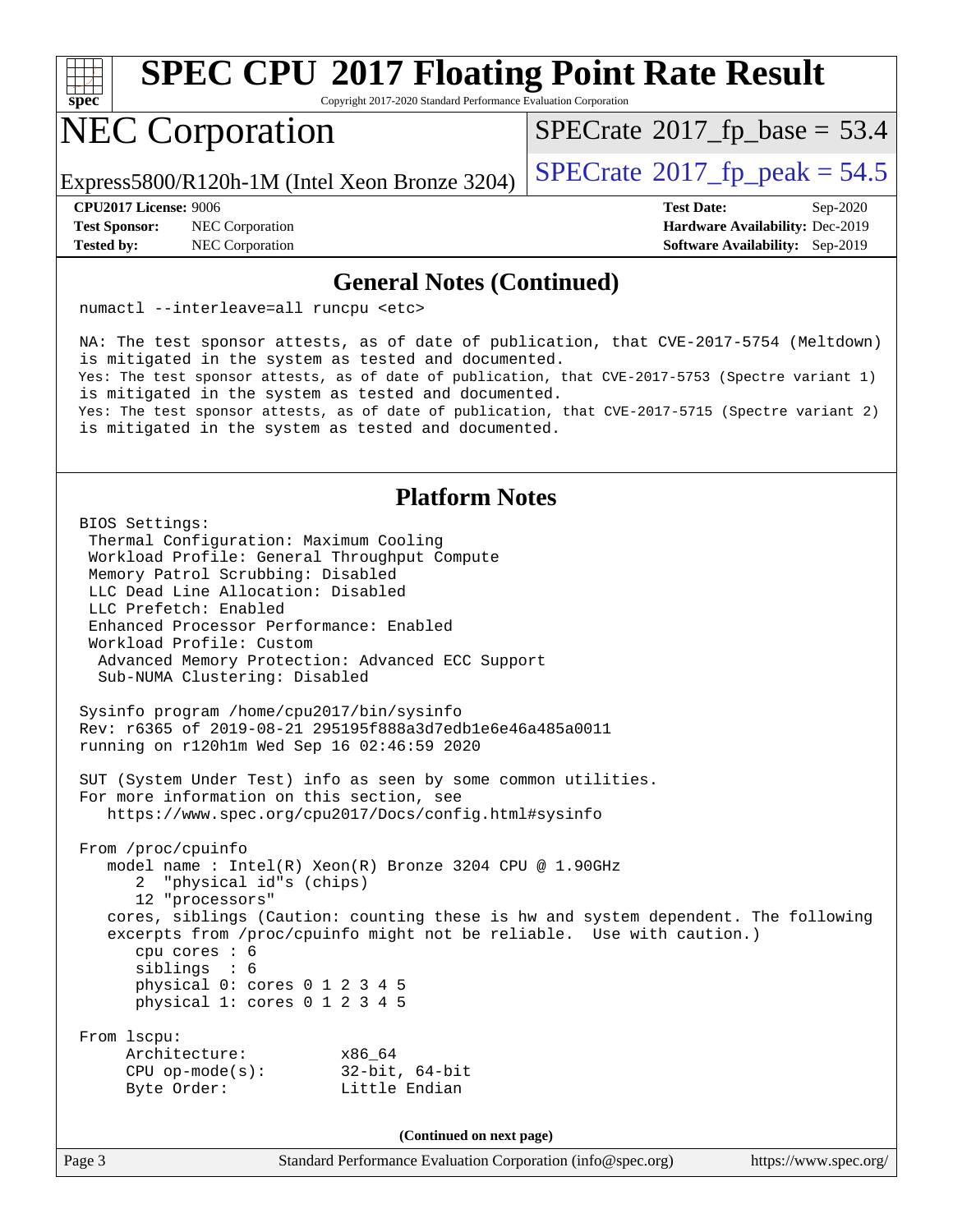

Copyright 2017-2020 Standard Performance Evaluation Corporation

# NEC Corporation

 $SPECTate@2017_fp\_base = 53.4$ 

Express5800/R120h-1M (Intel Xeon Bronze 3204) [SPECrate](http://www.spec.org/auto/cpu2017/Docs/result-fields.html#SPECrate2017fppeak)<sup>®</sup>[2017\\_fp\\_peak = 5](http://www.spec.org/auto/cpu2017/Docs/result-fields.html#SPECrate2017fppeak)4.5

**[Test Sponsor:](http://www.spec.org/auto/cpu2017/Docs/result-fields.html#TestSponsor)** NEC Corporation **[Hardware Availability:](http://www.spec.org/auto/cpu2017/Docs/result-fields.html#HardwareAvailability)** Dec-2019 **[Tested by:](http://www.spec.org/auto/cpu2017/Docs/result-fields.html#Testedby)** NEC Corporation **[Software Availability:](http://www.spec.org/auto/cpu2017/Docs/result-fields.html#SoftwareAvailability)** Sep-2019

**[CPU2017 License:](http://www.spec.org/auto/cpu2017/Docs/result-fields.html#CPU2017License)** 9006 **[Test Date:](http://www.spec.org/auto/cpu2017/Docs/result-fields.html#TestDate)** Sep-2020

#### **[Platform Notes \(Continued\)](http://www.spec.org/auto/cpu2017/Docs/result-fields.html#PlatformNotes)**

| CPU(s):                 | $12 \overline{ }$                                                                    |
|-------------------------|--------------------------------------------------------------------------------------|
| On-line $CPU(s)$ list:  | $0 - 11$                                                                             |
| Thread( $s$ ) per core: | $\mathbf{1}$                                                                         |
| $Core(s)$ per socket:   | 6                                                                                    |
| Socket(s):              | 2                                                                                    |
| NUMA $node(s)$ :        | $\mathfrak{D}$                                                                       |
| Vendor ID:              | GenuineIntel                                                                         |
| CPU family:             | б.                                                                                   |
| Model:                  | 85                                                                                   |
| Model name:             | $Intel(R) Xeon(R) Bronze 3204 CPU @ 1.90GHz$                                         |
| Stepping:               | 6                                                                                    |
| CPU MHz:                | 1900.000                                                                             |
| BogoMIPS:               | 3800.00                                                                              |
| Virtualization:         | $VT - x$                                                                             |
| L1d cache:              | 32K                                                                                  |
| Lli cache:              | 32K                                                                                  |
| $L2$ cache:             | 1024K                                                                                |
| $L3$ cache:             | 8448K                                                                                |
| NUMA node0 CPU(s):      | $0 - 2$ , 6-8                                                                        |
| NUMA $node1$ $CPU(s):$  | $3 - 5, 9 - 11$                                                                      |
| Flaqs:                  | fpu vme de pse tsc msr pae mce cx8 apic sep mtrr pqe mca cmov                        |
|                         | pat pse36 clflush dts acpi mmx fxsr sse sse2 ss ht tm pbe syscall nx pdpe1gb rdtscp  |
|                         | Im constant tsc art arch perfmon pebs bts rep good nopl xtopology nonstop tsc        |
|                         | aperfmperf eagerfpu pni pclmulqdq dtes64 monitor ds_cpl vmx smx est tm2 ssse3 sdbg   |
|                         | fma cx16 xtpr pdcm pcid dca sse4_1 sse4_2 x2apic movbe popcnt tsc_deadline_timer aes |
|                         | xsave avx f16c rdrand lahf_lm abm 3dnowprefetch epb cat_13 cdp_13 invpcid_single     |
|                         | intel_ppin intel_pt ssbd mba ibrs ibpb stibp ibrs_enhanced tpr_shadow vnmi           |
|                         | flexpriority ept vpid fsgsbase tsc_adjust bmil hle avx2 smep bmi2 erms invpcid rtm   |
|                         | cqm mpx rdt_a avx512f avx512dq rdseed adx smap clflushopt clwb avx512cd avx512bw     |

 avx512vl xsaveopt xsavec xgetbv1 cqm\_llc cqm\_occup\_llc cqm\_mbm\_total cqm\_mbm\_local dtherm arat pln pts pku ospke avx512\_vnni md\_clear spec\_ctrl intel\_stibp flush\_l1d arch\_capabilities

 /proc/cpuinfo cache data cache size : 8448 KB

 From numactl --hardware WARNING: a numactl 'node' might or might not correspond to a physical chip. available: 2 nodes (0-1) node 0 cpus: 0 1 2 6 7 8

 node 0 size: 196265 MB node 0 free: 191640 MB

 node 1 cpus: 3 4 5 9 10 11 node 1 size: 196607 MB

 node 1 free: 192172 MB node distances:

node 0 1

**(Continued on next page)**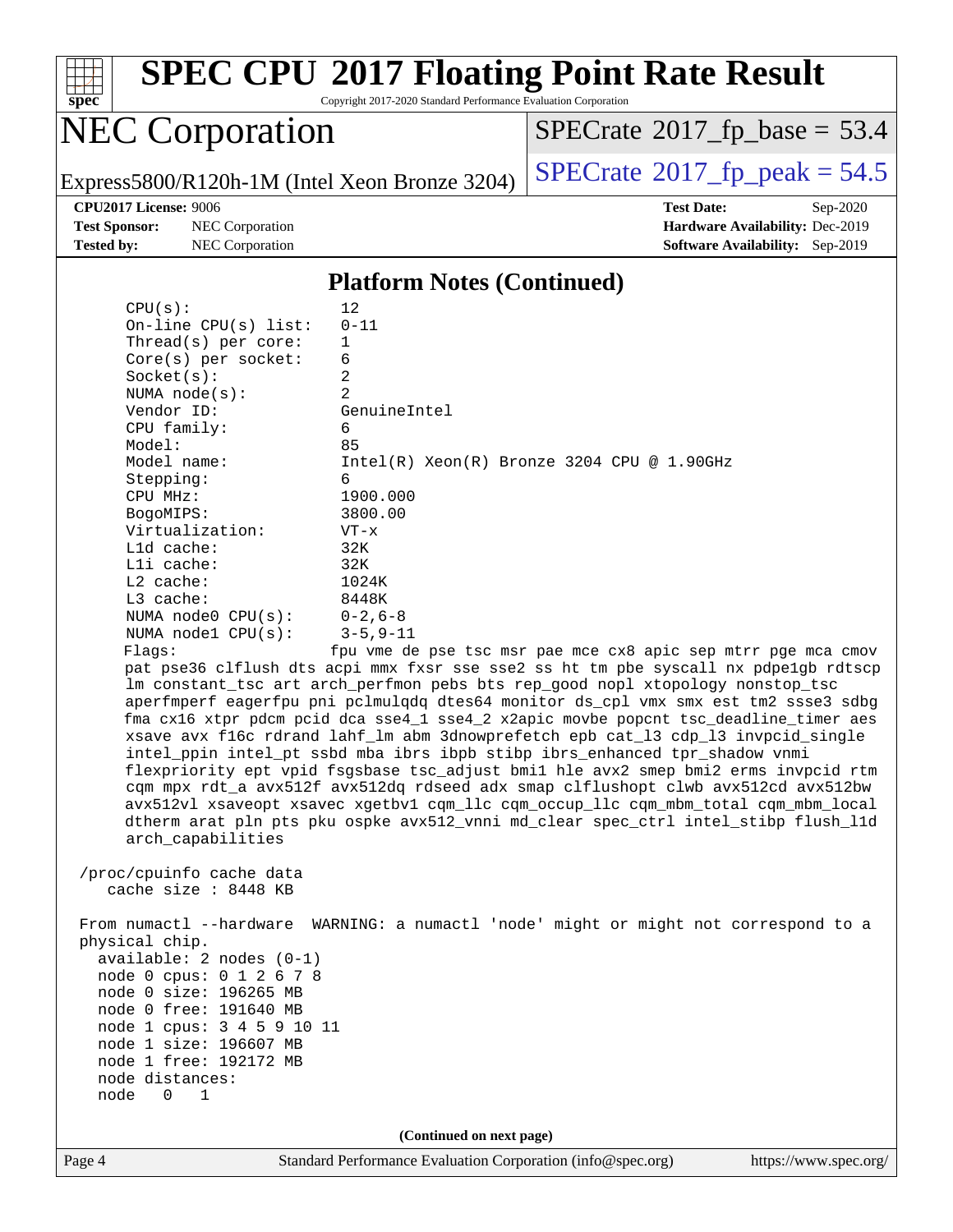| <b>SPEC CPU®2017 Floating Point Rate Result</b><br>Copyright 2017-2020 Standard Performance Evaluation Corporation<br>$spec^*$                                                                                                                                                                                                                                                                                                                                                                      |                                                                                                            |  |  |
|-----------------------------------------------------------------------------------------------------------------------------------------------------------------------------------------------------------------------------------------------------------------------------------------------------------------------------------------------------------------------------------------------------------------------------------------------------------------------------------------------------|------------------------------------------------------------------------------------------------------------|--|--|
| <b>NEC Corporation</b>                                                                                                                                                                                                                                                                                                                                                                                                                                                                              | $SPECrate^{\circ}2017$ [p_base = 53.4                                                                      |  |  |
| Express5800/R120h-1M (Intel Xeon Bronze 3204)                                                                                                                                                                                                                                                                                                                                                                                                                                                       | $SPECrate^{\circ}2017$ _fp_peak = 54.5                                                                     |  |  |
| CPU2017 License: 9006<br><b>Test Sponsor:</b><br>NEC Corporation<br>NEC Corporation<br><b>Tested by:</b>                                                                                                                                                                                                                                                                                                                                                                                            | <b>Test Date:</b><br>Sep-2020<br>Hardware Availability: Dec-2019<br><b>Software Availability:</b> Sep-2019 |  |  |
| <b>Platform Notes (Continued)</b>                                                                                                                                                                                                                                                                                                                                                                                                                                                                   |                                                                                                            |  |  |
| 0:<br>10<br>21<br>1:<br>21<br>10                                                                                                                                                                                                                                                                                                                                                                                                                                                                    |                                                                                                            |  |  |
| From /proc/meminfo<br>MemTotal:<br>395928232 kB<br>HugePages_Total:<br>0<br>Hugepagesize:<br>2048 kB                                                                                                                                                                                                                                                                                                                                                                                                |                                                                                                            |  |  |
| From /etc/*release* /etc/*version*<br>os-release:<br>NAME="Red Hat Enterprise Linux Server"<br>VERSION="7.7 (Maipo)"<br>ID="rhel"<br>ID LIKE="fedora"<br>VARIANT="Server"<br>VARIANT_ID="server"<br>VERSION_ID="7.7"<br>PRETTY_NAME="Red Hat Enterprise Linux Server 7.7 (Maipo)"<br>redhat-release: Red Hat Enterprise Linux Server release 7.7 (Maipo)<br>system-release: Red Hat Enterprise Linux Server release 7.7 (Maipo)<br>system-release-cpe: cpe:/o:redhat:enterprise_linux:7.7:ga:server |                                                                                                            |  |  |
| uname $-a$ :<br>Linux r120hlm 3.10.0-1062.1.1.el7.x86_64 #1 SMP Tue Aug 13 18:39:59 UTC 2019 x86_64<br>x86_64 x86_64 GNU/Linux                                                                                                                                                                                                                                                                                                                                                                      |                                                                                                            |  |  |
| Kernel self-reported vulnerability status:                                                                                                                                                                                                                                                                                                                                                                                                                                                          |                                                                                                            |  |  |
| CVE-2018-3620 (L1 Terminal Fault):<br>Not affected<br>Microarchitectural Data Sampling:<br>Not affected<br>CVE-2017-5754 (Meltdown):<br>Not affected<br>CVE-2018-3639 (Speculative Store Bypass): Mitigation: Speculative Store Bypass disabled<br>via prctl and seccomp<br>CVE-2017-5753 (Spectre variant 1):<br>Mitigation: Load fences, usercopy/swapgs<br>barriers and __user pointer sanitization                                                                                              |                                                                                                            |  |  |
| $CVE-2017-5715$ (Spectre variant 2):                                                                                                                                                                                                                                                                                                                                                                                                                                                                | Mitigation: Full retpoline, IBPB                                                                           |  |  |
| run-level 3 Sep 16 02:41                                                                                                                                                                                                                                                                                                                                                                                                                                                                            |                                                                                                            |  |  |
| SPEC is set to: /home/cpu2017<br>Filesystem<br>Type Size Used Avail Use% Mounted on<br>/dev/sda3<br>ext4 908G 187G 675G 22% /                                                                                                                                                                                                                                                                                                                                                                       |                                                                                                            |  |  |
| From /sys/devices/virtual/dmi/id<br>BIOS:<br>NEC U32 03/09/2020<br>Vendor:<br>NEC<br>Product: Express5800/R120h-1M                                                                                                                                                                                                                                                                                                                                                                                  |                                                                                                            |  |  |
| (Continued on next page)                                                                                                                                                                                                                                                                                                                                                                                                                                                                            |                                                                                                            |  |  |
| Page 5<br>Standard Performance Evaluation Corporation (info@spec.org)                                                                                                                                                                                                                                                                                                                                                                                                                               | https://www.spec.org/                                                                                      |  |  |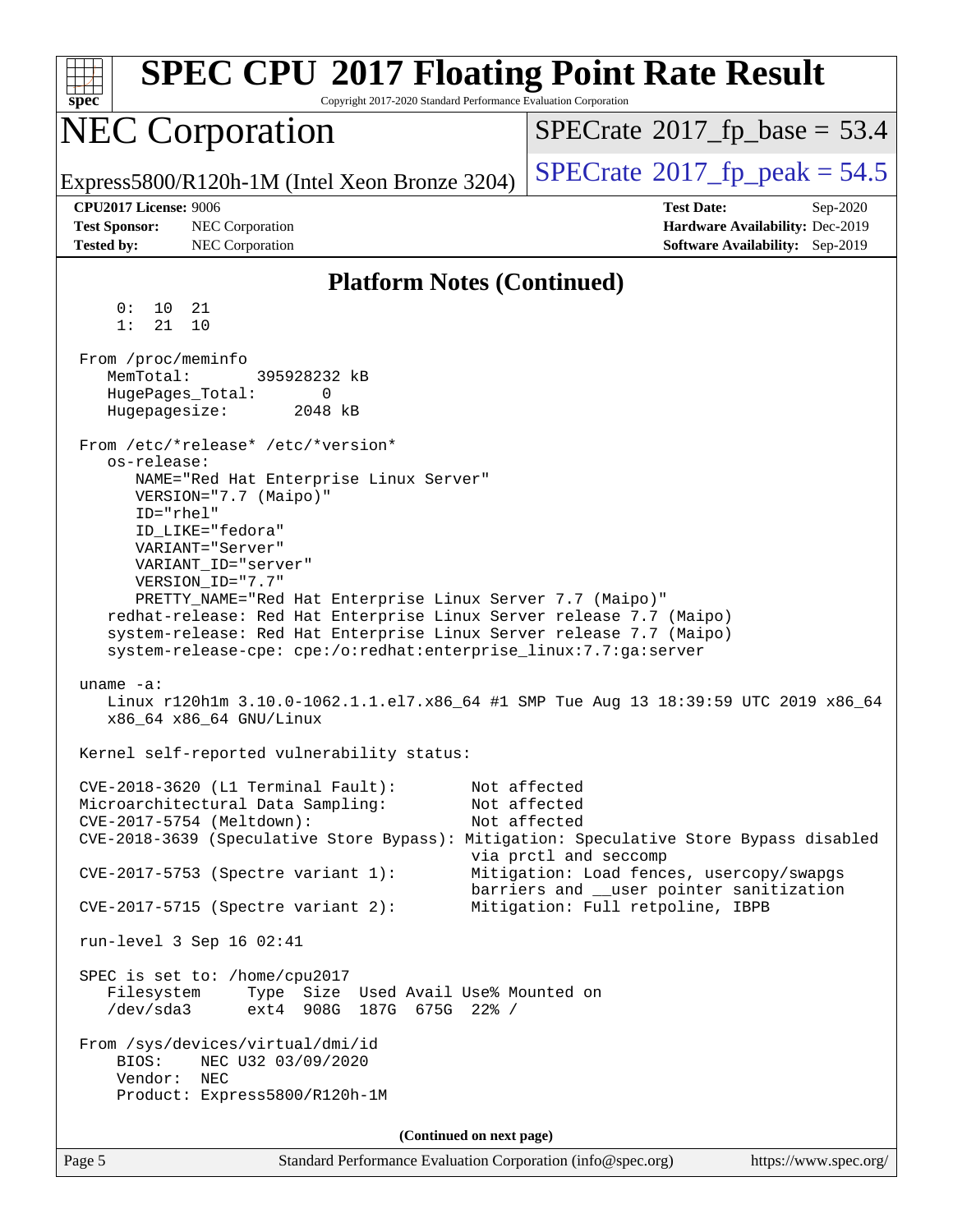

**[Platform Notes \(Continued\)](http://www.spec.org/auto/cpu2017/Docs/result-fields.html#PlatformNotes)**

Serial: JPN0084094

 Additional information from dmidecode follows. WARNING: Use caution when you interpret this section. The 'dmidecode' program reads system data which is "intended to allow hardware to be accurately determined", but the intent may not be met, as there are frequent changes to hardware, firmware, and the "DMTF SMBIOS" standard. Memory:

24x HPE P03050-091 16 GB 2 rank 2933

(End of data from sysinfo program)

Regarding the sysinfo display about the memory speed, the correct configured memory speed is 2133 MT/s. The dmidecode description should be as follows: 24x HPE P03050-091 16 GB 2 rank 2933, configured at 2133

#### **[Compiler Version Notes](http://www.spec.org/auto/cpu2017/Docs/result-fields.html#CompilerVersionNotes)**

| C      | 519.1bm_r(base, peak) 538.imagick_r(base, peak)<br>$544.nab_r(base, peak)$                                                                                                       |  |
|--------|----------------------------------------------------------------------------------------------------------------------------------------------------------------------------------|--|
|        | Intel(R) C Intel(R) 64 Compiler for applications running on Intel(R) 64,<br>Version 19.0.4.227 Build 20190416                                                                    |  |
|        | Copyright (C) 1985-2019 Intel Corporation. All rights reserved.<br>_____________________________________                                                                         |  |
| $C++$  | 508.namd_r(base, peak) 510.parest_r(base, peak)                                                                                                                                  |  |
|        | Intel(R) $C++$ Intel(R) 64 Compiler for applications running on Intel(R) 64,<br>Version 19.0.4.227 Build 20190416                                                                |  |
|        | Copyright (C) 1985-2019 Intel Corporation. All rights reserved.                                                                                                                  |  |
|        | $C++$ , C $\qquad$ 511.povray_r(base, peak) 526.blender_r(base, peak)                                                                                                            |  |
|        | Intel(R) $C++$ Intel(R) 64 Compiler for applications running on Intel(R) 64,<br>Version 19.0.4.227 Build 20190416                                                                |  |
|        | Copyright (C) 1985-2019 Intel Corporation. All rights reserved.<br>Intel(R) C Intel(R) 64 Compiler for applications running on Intel(R) 64,<br>Version 19.0.4.227 Build 20190416 |  |
|        | Copyright (C) 1985-2019 Intel Corporation. All rights reserved.                                                                                                                  |  |
|        | ----------------                                                                                                                                                                 |  |
|        | C++, C, Fortran   507.cactuBSSN_r(base, peak)                                                                                                                                    |  |
|        | (Continued on next page)                                                                                                                                                         |  |
| Page 6 | Standard Performance Evaluation Corporation (info@spec.org)<br>https://www.spec.org/                                                                                             |  |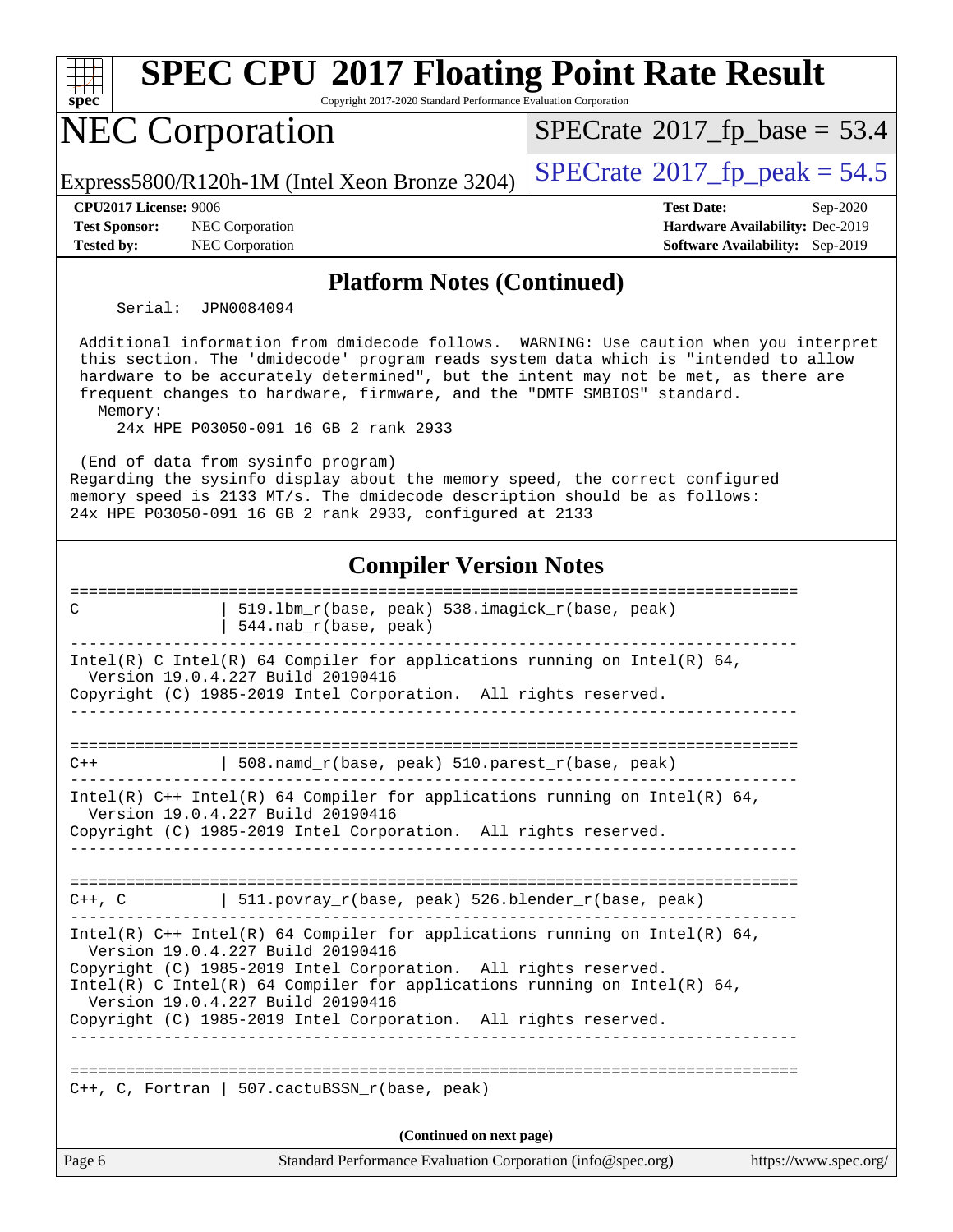

Copyright 2017-2020 Standard Performance Evaluation Corporation

# NEC Corporation

 $SPECrate$ <sup>®</sup>[2017\\_fp\\_base =](http://www.spec.org/auto/cpu2017/Docs/result-fields.html#SPECrate2017fpbase) 53.4

Express5800/R120h-1M (Intel Xeon Bronze 3204) [SPECrate](http://www.spec.org/auto/cpu2017/Docs/result-fields.html#SPECrate2017fppeak)<sup>®</sup>[2017\\_fp\\_peak = 5](http://www.spec.org/auto/cpu2017/Docs/result-fields.html#SPECrate2017fppeak)4.5

**[Tested by:](http://www.spec.org/auto/cpu2017/Docs/result-fields.html#Testedby)** NEC Corporation **[Software Availability:](http://www.spec.org/auto/cpu2017/Docs/result-fields.html#SoftwareAvailability)** Sep-2019

**[CPU2017 License:](http://www.spec.org/auto/cpu2017/Docs/result-fields.html#CPU2017License)** 9006 **[Test Date:](http://www.spec.org/auto/cpu2017/Docs/result-fields.html#TestDate)** Sep-2020 **[Test Sponsor:](http://www.spec.org/auto/cpu2017/Docs/result-fields.html#TestSponsor)** NEC Corporation **[Hardware Availability:](http://www.spec.org/auto/cpu2017/Docs/result-fields.html#HardwareAvailability)** Dec-2019

#### **[Compiler Version Notes \(Continued\)](http://www.spec.org/auto/cpu2017/Docs/result-fields.html#CompilerVersionNotes)**

| Intel(R) $C++$ Intel(R) 64 Compiler for applications running on Intel(R) 64,<br>Version 19.0.4.227 Build 20190416<br>Copyright (C) 1985-2019 Intel Corporation. All rights reserved.<br>Intel(R) C Intel(R) 64 Compiler for applications running on Intel(R) 64, |                                                                                                                                                                                          |  |  |  |  |  |
|------------------------------------------------------------------------------------------------------------------------------------------------------------------------------------------------------------------------------------------------------------------|------------------------------------------------------------------------------------------------------------------------------------------------------------------------------------------|--|--|--|--|--|
|                                                                                                                                                                                                                                                                  | Version 19.0.4.227 Build 20190416                                                                                                                                                        |  |  |  |  |  |
|                                                                                                                                                                                                                                                                  | Copyright (C) 1985-2019 Intel Corporation. All rights reserved.<br>$Intel(R)$ Fortran Intel(R) 64 Compiler for applications running on Intel(R)<br>64, Version 19.0.4.227 Build 20190416 |  |  |  |  |  |
|                                                                                                                                                                                                                                                                  | Copyright (C) 1985-2019 Intel Corporation. All rights reserved.                                                                                                                          |  |  |  |  |  |
|                                                                                                                                                                                                                                                                  |                                                                                                                                                                                          |  |  |  |  |  |
| Fortran                                                                                                                                                                                                                                                          | 503.bwaves $r(base, peak)$ 549.fotonik3d $r(base, peak)$<br>554.roms_r(base, peak)                                                                                                       |  |  |  |  |  |
|                                                                                                                                                                                                                                                                  | Intel(R) Fortran Intel(R) 64 Compiler for applications running on Intel(R)<br>64, Version 19.0.4.227 Build 20190416                                                                      |  |  |  |  |  |
| Copyright (C) 1985-2019 Intel Corporation. All rights reserved.                                                                                                                                                                                                  |                                                                                                                                                                                          |  |  |  |  |  |
|                                                                                                                                                                                                                                                                  | ---------------                                                                                                                                                                          |  |  |  |  |  |
|                                                                                                                                                                                                                                                                  | Fortran, C $\vert$ 521.wrf r(base, peak) 527.cam4 r(base, peak)                                                                                                                          |  |  |  |  |  |
| Intel(R) Fortran Intel(R) 64 Compiler for applications running on Intel(R)<br>64, Version 19.0.4.227 Build 20190416                                                                                                                                              |                                                                                                                                                                                          |  |  |  |  |  |
| Copyright (C) 1985-2019 Intel Corporation. All rights reserved.<br>Intel(R) C Intel(R) 64 Compiler for applications running on Intel(R) 64,<br>Version 19.0.4.227 Build 20190416                                                                                 |                                                                                                                                                                                          |  |  |  |  |  |
|                                                                                                                                                                                                                                                                  | Copyright (C) 1985-2019 Intel Corporation. All rights reserved.                                                                                                                          |  |  |  |  |  |
|                                                                                                                                                                                                                                                                  |                                                                                                                                                                                          |  |  |  |  |  |

### **[Base Compiler Invocation](http://www.spec.org/auto/cpu2017/Docs/result-fields.html#BaseCompilerInvocation)**

| C benchmarks: |  |                            |  |  |  |
|---------------|--|----------------------------|--|--|--|
|               |  | $\text{icc -m64 -std=c11}$ |  |  |  |

[C++ benchmarks:](http://www.spec.org/auto/cpu2017/Docs/result-fields.html#CXXbenchmarks) [icpc -m64](http://www.spec.org/cpu2017/results/res2020q4/cpu2017-20200928-24121.flags.html#user_CXXbase_intel_icpc_64bit_4ecb2543ae3f1412ef961e0650ca070fec7b7afdcd6ed48761b84423119d1bf6bdf5cad15b44d48e7256388bc77273b966e5eb805aefd121eb22e9299b2ec9d9)

[Fortran benchmarks](http://www.spec.org/auto/cpu2017/Docs/result-fields.html#Fortranbenchmarks): [ifort -m64](http://www.spec.org/cpu2017/results/res2020q4/cpu2017-20200928-24121.flags.html#user_FCbase_intel_ifort_64bit_24f2bb282fbaeffd6157abe4f878425411749daecae9a33200eee2bee2fe76f3b89351d69a8130dd5949958ce389cf37ff59a95e7a40d588e8d3a57e0c3fd751)

[Benchmarks using both Fortran and C](http://www.spec.org/auto/cpu2017/Docs/result-fields.html#BenchmarksusingbothFortranandC): [ifort -m64](http://www.spec.org/cpu2017/results/res2020q4/cpu2017-20200928-24121.flags.html#user_CC_FCbase_intel_ifort_64bit_24f2bb282fbaeffd6157abe4f878425411749daecae9a33200eee2bee2fe76f3b89351d69a8130dd5949958ce389cf37ff59a95e7a40d588e8d3a57e0c3fd751) [icc -m64 -std=c11](http://www.spec.org/cpu2017/results/res2020q4/cpu2017-20200928-24121.flags.html#user_CC_FCbase_intel_icc_64bit_c11_33ee0cdaae7deeeab2a9725423ba97205ce30f63b9926c2519791662299b76a0318f32ddfffdc46587804de3178b4f9328c46fa7c2b0cd779d7a61945c91cd35)

**(Continued on next page)**

Page 7 Standard Performance Evaluation Corporation [\(info@spec.org\)](mailto:info@spec.org) <https://www.spec.org/>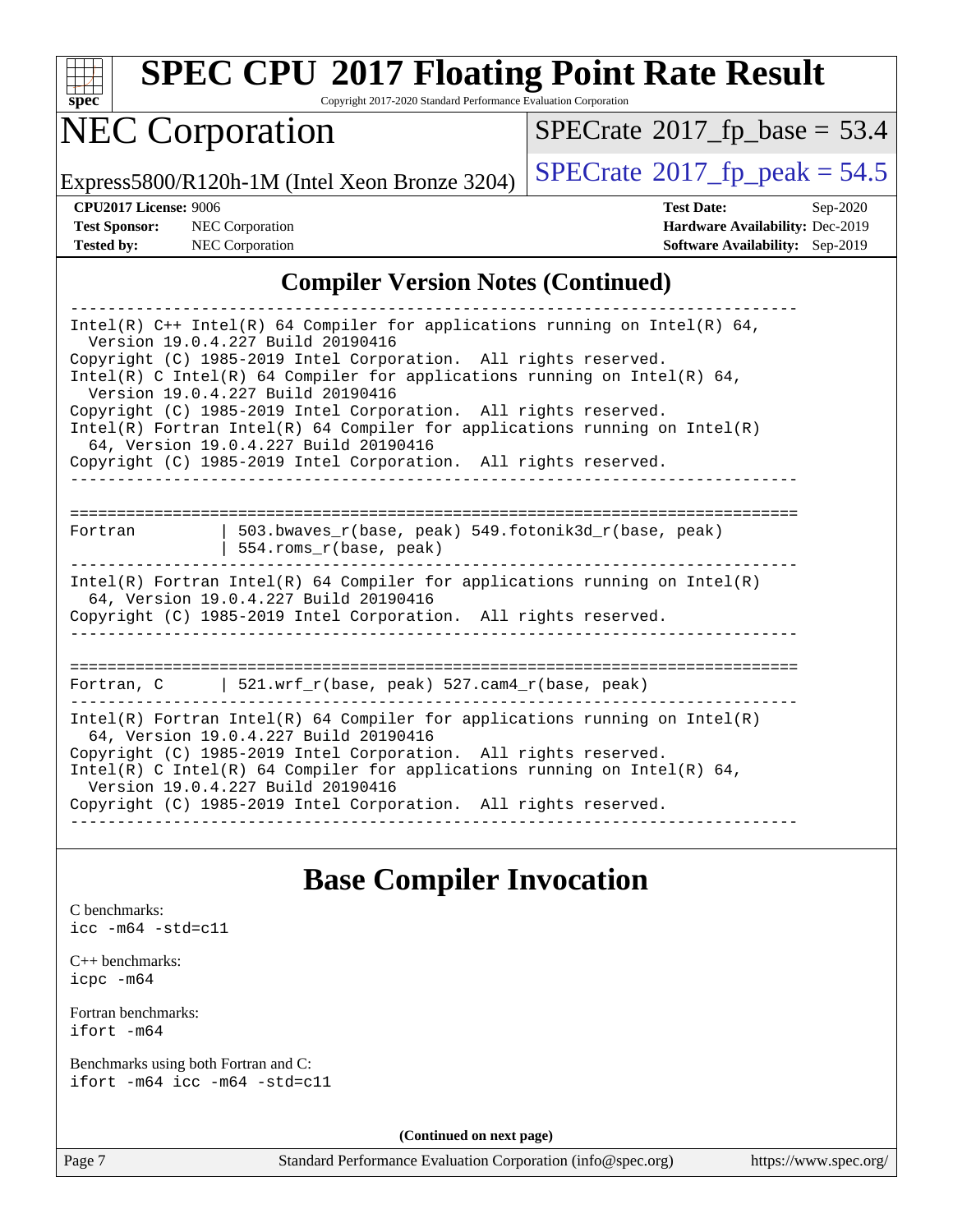

Copyright 2017-2020 Standard Performance Evaluation Corporation

# NEC Corporation

 $SPECrate$ <sup>®</sup>[2017\\_fp\\_base =](http://www.spec.org/auto/cpu2017/Docs/result-fields.html#SPECrate2017fpbase) 53.4

Express5800/R120h-1M (Intel Xeon Bronze 3204) [SPECrate](http://www.spec.org/auto/cpu2017/Docs/result-fields.html#SPECrate2017fppeak)®[2017\\_fp\\_peak = 5](http://www.spec.org/auto/cpu2017/Docs/result-fields.html#SPECrate2017fppeak)4.5

**[Test Sponsor:](http://www.spec.org/auto/cpu2017/Docs/result-fields.html#TestSponsor)** NEC Corporation **[Hardware Availability:](http://www.spec.org/auto/cpu2017/Docs/result-fields.html#HardwareAvailability)** Dec-2019 **[Tested by:](http://www.spec.org/auto/cpu2017/Docs/result-fields.html#Testedby)** NEC Corporation **[Software Availability:](http://www.spec.org/auto/cpu2017/Docs/result-fields.html#SoftwareAvailability)** Sep-2019

**[CPU2017 License:](http://www.spec.org/auto/cpu2017/Docs/result-fields.html#CPU2017License)** 9006 **[Test Date:](http://www.spec.org/auto/cpu2017/Docs/result-fields.html#TestDate)** Sep-2020

### **[Base Compiler Invocation \(Continued\)](http://www.spec.org/auto/cpu2017/Docs/result-fields.html#BaseCompilerInvocation)**

[Benchmarks using both C and C++](http://www.spec.org/auto/cpu2017/Docs/result-fields.html#BenchmarksusingbothCandCXX): [icpc -m64](http://www.spec.org/cpu2017/results/res2020q4/cpu2017-20200928-24121.flags.html#user_CC_CXXbase_intel_icpc_64bit_4ecb2543ae3f1412ef961e0650ca070fec7b7afdcd6ed48761b84423119d1bf6bdf5cad15b44d48e7256388bc77273b966e5eb805aefd121eb22e9299b2ec9d9) [icc -m64 -std=c11](http://www.spec.org/cpu2017/results/res2020q4/cpu2017-20200928-24121.flags.html#user_CC_CXXbase_intel_icc_64bit_c11_33ee0cdaae7deeeab2a9725423ba97205ce30f63b9926c2519791662299b76a0318f32ddfffdc46587804de3178b4f9328c46fa7c2b0cd779d7a61945c91cd35)

[Benchmarks using Fortran, C, and C++:](http://www.spec.org/auto/cpu2017/Docs/result-fields.html#BenchmarksusingFortranCandCXX) [icpc -m64](http://www.spec.org/cpu2017/results/res2020q4/cpu2017-20200928-24121.flags.html#user_CC_CXX_FCbase_intel_icpc_64bit_4ecb2543ae3f1412ef961e0650ca070fec7b7afdcd6ed48761b84423119d1bf6bdf5cad15b44d48e7256388bc77273b966e5eb805aefd121eb22e9299b2ec9d9) [icc -m64 -std=c11](http://www.spec.org/cpu2017/results/res2020q4/cpu2017-20200928-24121.flags.html#user_CC_CXX_FCbase_intel_icc_64bit_c11_33ee0cdaae7deeeab2a9725423ba97205ce30f63b9926c2519791662299b76a0318f32ddfffdc46587804de3178b4f9328c46fa7c2b0cd779d7a61945c91cd35) [ifort -m64](http://www.spec.org/cpu2017/results/res2020q4/cpu2017-20200928-24121.flags.html#user_CC_CXX_FCbase_intel_ifort_64bit_24f2bb282fbaeffd6157abe4f878425411749daecae9a33200eee2bee2fe76f3b89351d69a8130dd5949958ce389cf37ff59a95e7a40d588e8d3a57e0c3fd751)

**[Base Portability Flags](http://www.spec.org/auto/cpu2017/Docs/result-fields.html#BasePortabilityFlags)**

 503.bwaves\_r: [-DSPEC\\_LP64](http://www.spec.org/cpu2017/results/res2020q4/cpu2017-20200928-24121.flags.html#suite_basePORTABILITY503_bwaves_r_DSPEC_LP64) 507.cactuBSSN\_r: [-DSPEC\\_LP64](http://www.spec.org/cpu2017/results/res2020q4/cpu2017-20200928-24121.flags.html#suite_basePORTABILITY507_cactuBSSN_r_DSPEC_LP64) 508.namd\_r: [-DSPEC\\_LP64](http://www.spec.org/cpu2017/results/res2020q4/cpu2017-20200928-24121.flags.html#suite_basePORTABILITY508_namd_r_DSPEC_LP64) 510.parest\_r: [-DSPEC\\_LP64](http://www.spec.org/cpu2017/results/res2020q4/cpu2017-20200928-24121.flags.html#suite_basePORTABILITY510_parest_r_DSPEC_LP64) 511.povray\_r: [-DSPEC\\_LP64](http://www.spec.org/cpu2017/results/res2020q4/cpu2017-20200928-24121.flags.html#suite_basePORTABILITY511_povray_r_DSPEC_LP64) 519.lbm\_r: [-DSPEC\\_LP64](http://www.spec.org/cpu2017/results/res2020q4/cpu2017-20200928-24121.flags.html#suite_basePORTABILITY519_lbm_r_DSPEC_LP64) 521.wrf\_r: [-DSPEC\\_LP64](http://www.spec.org/cpu2017/results/res2020q4/cpu2017-20200928-24121.flags.html#suite_basePORTABILITY521_wrf_r_DSPEC_LP64) [-DSPEC\\_CASE\\_FLAG](http://www.spec.org/cpu2017/results/res2020q4/cpu2017-20200928-24121.flags.html#b521.wrf_r_baseCPORTABILITY_DSPEC_CASE_FLAG) [-convert big\\_endian](http://www.spec.org/cpu2017/results/res2020q4/cpu2017-20200928-24121.flags.html#user_baseFPORTABILITY521_wrf_r_convert_big_endian_c3194028bc08c63ac5d04de18c48ce6d347e4e562e8892b8bdbdc0214820426deb8554edfa529a3fb25a586e65a3d812c835984020483e7e73212c4d31a38223) 526.blender\_r: [-DSPEC\\_LP64](http://www.spec.org/cpu2017/results/res2020q4/cpu2017-20200928-24121.flags.html#suite_basePORTABILITY526_blender_r_DSPEC_LP64) [-DSPEC\\_LINUX](http://www.spec.org/cpu2017/results/res2020q4/cpu2017-20200928-24121.flags.html#b526.blender_r_baseCPORTABILITY_DSPEC_LINUX) [-funsigned-char](http://www.spec.org/cpu2017/results/res2020q4/cpu2017-20200928-24121.flags.html#user_baseCPORTABILITY526_blender_r_force_uchar_40c60f00ab013830e2dd6774aeded3ff59883ba5a1fc5fc14077f794d777847726e2a5858cbc7672e36e1b067e7e5c1d9a74f7176df07886a243d7cc18edfe67) 527.cam4\_r: [-DSPEC\\_LP64](http://www.spec.org/cpu2017/results/res2020q4/cpu2017-20200928-24121.flags.html#suite_basePORTABILITY527_cam4_r_DSPEC_LP64) [-DSPEC\\_CASE\\_FLAG](http://www.spec.org/cpu2017/results/res2020q4/cpu2017-20200928-24121.flags.html#b527.cam4_r_baseCPORTABILITY_DSPEC_CASE_FLAG) 538.imagick\_r: [-DSPEC\\_LP64](http://www.spec.org/cpu2017/results/res2020q4/cpu2017-20200928-24121.flags.html#suite_basePORTABILITY538_imagick_r_DSPEC_LP64) 544.nab\_r: [-DSPEC\\_LP64](http://www.spec.org/cpu2017/results/res2020q4/cpu2017-20200928-24121.flags.html#suite_basePORTABILITY544_nab_r_DSPEC_LP64) 549.fotonik3d\_r: [-DSPEC\\_LP64](http://www.spec.org/cpu2017/results/res2020q4/cpu2017-20200928-24121.flags.html#suite_basePORTABILITY549_fotonik3d_r_DSPEC_LP64) 554.roms\_r: [-DSPEC\\_LP64](http://www.spec.org/cpu2017/results/res2020q4/cpu2017-20200928-24121.flags.html#suite_basePORTABILITY554_roms_r_DSPEC_LP64)

### **[Base Optimization Flags](http://www.spec.org/auto/cpu2017/Docs/result-fields.html#BaseOptimizationFlags)**

#### [C benchmarks](http://www.spec.org/auto/cpu2017/Docs/result-fields.html#Cbenchmarks):

[-xCORE-AVX512](http://www.spec.org/cpu2017/results/res2020q4/cpu2017-20200928-24121.flags.html#user_CCbase_f-xCORE-AVX512) [-ipo](http://www.spec.org/cpu2017/results/res2020q4/cpu2017-20200928-24121.flags.html#user_CCbase_f-ipo) [-O3](http://www.spec.org/cpu2017/results/res2020q4/cpu2017-20200928-24121.flags.html#user_CCbase_f-O3) [-no-prec-div](http://www.spec.org/cpu2017/results/res2020q4/cpu2017-20200928-24121.flags.html#user_CCbase_f-no-prec-div) [-qopt-prefetch](http://www.spec.org/cpu2017/results/res2020q4/cpu2017-20200928-24121.flags.html#user_CCbase_f-qopt-prefetch) [-ffinite-math-only](http://www.spec.org/cpu2017/results/res2020q4/cpu2017-20200928-24121.flags.html#user_CCbase_f_finite_math_only_cb91587bd2077682c4b38af759c288ed7c732db004271a9512da14a4f8007909a5f1427ecbf1a0fb78ff2a814402c6114ac565ca162485bbcae155b5e4258871) [-qopt-mem-layout-trans=4](http://www.spec.org/cpu2017/results/res2020q4/cpu2017-20200928-24121.flags.html#user_CCbase_f-qopt-mem-layout-trans_fa39e755916c150a61361b7846f310bcdf6f04e385ef281cadf3647acec3f0ae266d1a1d22d972a7087a248fd4e6ca390a3634700869573d231a252c784941a8)

[C++ benchmarks:](http://www.spec.org/auto/cpu2017/Docs/result-fields.html#CXXbenchmarks)

[-xCORE-AVX512](http://www.spec.org/cpu2017/results/res2020q4/cpu2017-20200928-24121.flags.html#user_CXXbase_f-xCORE-AVX512) [-ipo](http://www.spec.org/cpu2017/results/res2020q4/cpu2017-20200928-24121.flags.html#user_CXXbase_f-ipo) [-O3](http://www.spec.org/cpu2017/results/res2020q4/cpu2017-20200928-24121.flags.html#user_CXXbase_f-O3) [-no-prec-div](http://www.spec.org/cpu2017/results/res2020q4/cpu2017-20200928-24121.flags.html#user_CXXbase_f-no-prec-div) [-qopt-prefetch](http://www.spec.org/cpu2017/results/res2020q4/cpu2017-20200928-24121.flags.html#user_CXXbase_f-qopt-prefetch) [-ffinite-math-only](http://www.spec.org/cpu2017/results/res2020q4/cpu2017-20200928-24121.flags.html#user_CXXbase_f_finite_math_only_cb91587bd2077682c4b38af759c288ed7c732db004271a9512da14a4f8007909a5f1427ecbf1a0fb78ff2a814402c6114ac565ca162485bbcae155b5e4258871) [-qopt-mem-layout-trans=4](http://www.spec.org/cpu2017/results/res2020q4/cpu2017-20200928-24121.flags.html#user_CXXbase_f-qopt-mem-layout-trans_fa39e755916c150a61361b7846f310bcdf6f04e385ef281cadf3647acec3f0ae266d1a1d22d972a7087a248fd4e6ca390a3634700869573d231a252c784941a8)

[Fortran benchmarks](http://www.spec.org/auto/cpu2017/Docs/result-fields.html#Fortranbenchmarks):

[-xCORE-AVX512](http://www.spec.org/cpu2017/results/res2020q4/cpu2017-20200928-24121.flags.html#user_FCbase_f-xCORE-AVX512) [-ipo](http://www.spec.org/cpu2017/results/res2020q4/cpu2017-20200928-24121.flags.html#user_FCbase_f-ipo) [-O3](http://www.spec.org/cpu2017/results/res2020q4/cpu2017-20200928-24121.flags.html#user_FCbase_f-O3) [-no-prec-div](http://www.spec.org/cpu2017/results/res2020q4/cpu2017-20200928-24121.flags.html#user_FCbase_f-no-prec-div) [-qopt-prefetch](http://www.spec.org/cpu2017/results/res2020q4/cpu2017-20200928-24121.flags.html#user_FCbase_f-qopt-prefetch) [-ffinite-math-only](http://www.spec.org/cpu2017/results/res2020q4/cpu2017-20200928-24121.flags.html#user_FCbase_f_finite_math_only_cb91587bd2077682c4b38af759c288ed7c732db004271a9512da14a4f8007909a5f1427ecbf1a0fb78ff2a814402c6114ac565ca162485bbcae155b5e4258871) [-qopt-mem-layout-trans=4](http://www.spec.org/cpu2017/results/res2020q4/cpu2017-20200928-24121.flags.html#user_FCbase_f-qopt-mem-layout-trans_fa39e755916c150a61361b7846f310bcdf6f04e385ef281cadf3647acec3f0ae266d1a1d22d972a7087a248fd4e6ca390a3634700869573d231a252c784941a8) [-auto](http://www.spec.org/cpu2017/results/res2020q4/cpu2017-20200928-24121.flags.html#user_FCbase_f-auto) [-nostandard-realloc-lhs](http://www.spec.org/cpu2017/results/res2020q4/cpu2017-20200928-24121.flags.html#user_FCbase_f_2003_std_realloc_82b4557e90729c0f113870c07e44d33d6f5a304b4f63d4c15d2d0f1fab99f5daaed73bdb9275d9ae411527f28b936061aa8b9c8f2d63842963b95c9dd6426b8a) [-align array32byte](http://www.spec.org/cpu2017/results/res2020q4/cpu2017-20200928-24121.flags.html#user_FCbase_align_array32byte_b982fe038af199962ba9a80c053b8342c548c85b40b8e86eb3cc33dee0d7986a4af373ac2d51c3f7cf710a18d62fdce2948f201cd044323541f22fc0fffc51b6)

[Benchmarks using both Fortran and C](http://www.spec.org/auto/cpu2017/Docs/result-fields.html#BenchmarksusingbothFortranandC):

| -xCORE-AVX512 -ipo -03 -no-prec-div -gopt-prefetch |  |  |
|----------------------------------------------------|--|--|
| -ffinite-math-only -qopt-mem-layout-trans=4 -auto  |  |  |
| -nostandard-realloc-lhs -align array32byte         |  |  |

**(Continued on next page)**

Page 8 Standard Performance Evaluation Corporation [\(info@spec.org\)](mailto:info@spec.org) <https://www.spec.org/>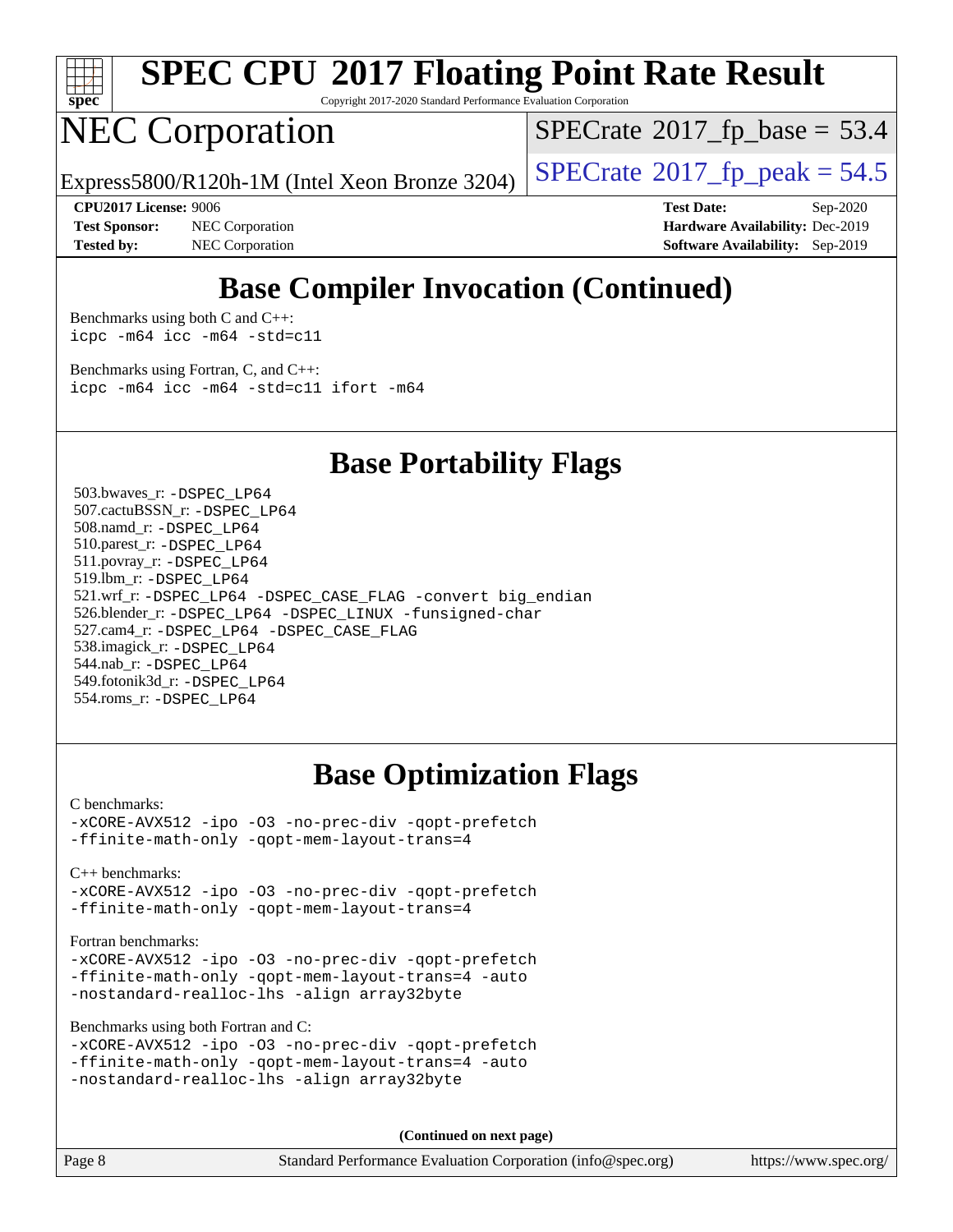

Copyright 2017-2020 Standard Performance Evaluation Corporation

# NEC Corporation

 $SPECrate$ <sup>®</sup>[2017\\_fp\\_base =](http://www.spec.org/auto/cpu2017/Docs/result-fields.html#SPECrate2017fpbase) 53.4

Express5800/R120h-1M (Intel Xeon Bronze 3204) [SPECrate](http://www.spec.org/auto/cpu2017/Docs/result-fields.html#SPECrate2017fppeak)®[2017\\_fp\\_peak = 5](http://www.spec.org/auto/cpu2017/Docs/result-fields.html#SPECrate2017fppeak)4.5

**[Tested by:](http://www.spec.org/auto/cpu2017/Docs/result-fields.html#Testedby)** NEC Corporation **[Software Availability:](http://www.spec.org/auto/cpu2017/Docs/result-fields.html#SoftwareAvailability)** Sep-2019

**[CPU2017 License:](http://www.spec.org/auto/cpu2017/Docs/result-fields.html#CPU2017License)** 9006 **[Test Date:](http://www.spec.org/auto/cpu2017/Docs/result-fields.html#TestDate)** Sep-2020 **[Test Sponsor:](http://www.spec.org/auto/cpu2017/Docs/result-fields.html#TestSponsor)** NEC Corporation **[Hardware Availability:](http://www.spec.org/auto/cpu2017/Docs/result-fields.html#HardwareAvailability)** Dec-2019

### **[Base Optimization Flags \(Continued\)](http://www.spec.org/auto/cpu2017/Docs/result-fields.html#BaseOptimizationFlags)**

[Benchmarks using both C and C++](http://www.spec.org/auto/cpu2017/Docs/result-fields.html#BenchmarksusingbothCandCXX):

[-xCORE-AVX512](http://www.spec.org/cpu2017/results/res2020q4/cpu2017-20200928-24121.flags.html#user_CC_CXXbase_f-xCORE-AVX512) [-ipo](http://www.spec.org/cpu2017/results/res2020q4/cpu2017-20200928-24121.flags.html#user_CC_CXXbase_f-ipo) [-O3](http://www.spec.org/cpu2017/results/res2020q4/cpu2017-20200928-24121.flags.html#user_CC_CXXbase_f-O3) [-no-prec-div](http://www.spec.org/cpu2017/results/res2020q4/cpu2017-20200928-24121.flags.html#user_CC_CXXbase_f-no-prec-div) [-qopt-prefetch](http://www.spec.org/cpu2017/results/res2020q4/cpu2017-20200928-24121.flags.html#user_CC_CXXbase_f-qopt-prefetch) [-ffinite-math-only](http://www.spec.org/cpu2017/results/res2020q4/cpu2017-20200928-24121.flags.html#user_CC_CXXbase_f_finite_math_only_cb91587bd2077682c4b38af759c288ed7c732db004271a9512da14a4f8007909a5f1427ecbf1a0fb78ff2a814402c6114ac565ca162485bbcae155b5e4258871) [-qopt-mem-layout-trans=4](http://www.spec.org/cpu2017/results/res2020q4/cpu2017-20200928-24121.flags.html#user_CC_CXXbase_f-qopt-mem-layout-trans_fa39e755916c150a61361b7846f310bcdf6f04e385ef281cadf3647acec3f0ae266d1a1d22d972a7087a248fd4e6ca390a3634700869573d231a252c784941a8)

[Benchmarks using Fortran, C, and C++:](http://www.spec.org/auto/cpu2017/Docs/result-fields.html#BenchmarksusingFortranCandCXX)

[-xCORE-AVX512](http://www.spec.org/cpu2017/results/res2020q4/cpu2017-20200928-24121.flags.html#user_CC_CXX_FCbase_f-xCORE-AVX512) [-ipo](http://www.spec.org/cpu2017/results/res2020q4/cpu2017-20200928-24121.flags.html#user_CC_CXX_FCbase_f-ipo) [-O3](http://www.spec.org/cpu2017/results/res2020q4/cpu2017-20200928-24121.flags.html#user_CC_CXX_FCbase_f-O3) [-no-prec-div](http://www.spec.org/cpu2017/results/res2020q4/cpu2017-20200928-24121.flags.html#user_CC_CXX_FCbase_f-no-prec-div) [-qopt-prefetch](http://www.spec.org/cpu2017/results/res2020q4/cpu2017-20200928-24121.flags.html#user_CC_CXX_FCbase_f-qopt-prefetch) [-ffinite-math-only](http://www.spec.org/cpu2017/results/res2020q4/cpu2017-20200928-24121.flags.html#user_CC_CXX_FCbase_f_finite_math_only_cb91587bd2077682c4b38af759c288ed7c732db004271a9512da14a4f8007909a5f1427ecbf1a0fb78ff2a814402c6114ac565ca162485bbcae155b5e4258871) [-qopt-mem-layout-trans=4](http://www.spec.org/cpu2017/results/res2020q4/cpu2017-20200928-24121.flags.html#user_CC_CXX_FCbase_f-qopt-mem-layout-trans_fa39e755916c150a61361b7846f310bcdf6f04e385ef281cadf3647acec3f0ae266d1a1d22d972a7087a248fd4e6ca390a3634700869573d231a252c784941a8) [-auto](http://www.spec.org/cpu2017/results/res2020q4/cpu2017-20200928-24121.flags.html#user_CC_CXX_FCbase_f-auto) [-nostandard-realloc-lhs](http://www.spec.org/cpu2017/results/res2020q4/cpu2017-20200928-24121.flags.html#user_CC_CXX_FCbase_f_2003_std_realloc_82b4557e90729c0f113870c07e44d33d6f5a304b4f63d4c15d2d0f1fab99f5daaed73bdb9275d9ae411527f28b936061aa8b9c8f2d63842963b95c9dd6426b8a) [-align array32byte](http://www.spec.org/cpu2017/results/res2020q4/cpu2017-20200928-24121.flags.html#user_CC_CXX_FCbase_align_array32byte_b982fe038af199962ba9a80c053b8342c548c85b40b8e86eb3cc33dee0d7986a4af373ac2d51c3f7cf710a18d62fdce2948f201cd044323541f22fc0fffc51b6)

### **[Peak Compiler Invocation](http://www.spec.org/auto/cpu2017/Docs/result-fields.html#PeakCompilerInvocation)**

[C benchmarks](http://www.spec.org/auto/cpu2017/Docs/result-fields.html#Cbenchmarks): [icc -m64 -std=c11](http://www.spec.org/cpu2017/results/res2020q4/cpu2017-20200928-24121.flags.html#user_CCpeak_intel_icc_64bit_c11_33ee0cdaae7deeeab2a9725423ba97205ce30f63b9926c2519791662299b76a0318f32ddfffdc46587804de3178b4f9328c46fa7c2b0cd779d7a61945c91cd35)

[C++ benchmarks:](http://www.spec.org/auto/cpu2017/Docs/result-fields.html#CXXbenchmarks) [icpc -m64](http://www.spec.org/cpu2017/results/res2020q4/cpu2017-20200928-24121.flags.html#user_CXXpeak_intel_icpc_64bit_4ecb2543ae3f1412ef961e0650ca070fec7b7afdcd6ed48761b84423119d1bf6bdf5cad15b44d48e7256388bc77273b966e5eb805aefd121eb22e9299b2ec9d9)

[Fortran benchmarks](http://www.spec.org/auto/cpu2017/Docs/result-fields.html#Fortranbenchmarks): [ifort -m64](http://www.spec.org/cpu2017/results/res2020q4/cpu2017-20200928-24121.flags.html#user_FCpeak_intel_ifort_64bit_24f2bb282fbaeffd6157abe4f878425411749daecae9a33200eee2bee2fe76f3b89351d69a8130dd5949958ce389cf37ff59a95e7a40d588e8d3a57e0c3fd751)

[Benchmarks using both Fortran and C](http://www.spec.org/auto/cpu2017/Docs/result-fields.html#BenchmarksusingbothFortranandC): [ifort -m64](http://www.spec.org/cpu2017/results/res2020q4/cpu2017-20200928-24121.flags.html#user_CC_FCpeak_intel_ifort_64bit_24f2bb282fbaeffd6157abe4f878425411749daecae9a33200eee2bee2fe76f3b89351d69a8130dd5949958ce389cf37ff59a95e7a40d588e8d3a57e0c3fd751) [icc -m64 -std=c11](http://www.spec.org/cpu2017/results/res2020q4/cpu2017-20200928-24121.flags.html#user_CC_FCpeak_intel_icc_64bit_c11_33ee0cdaae7deeeab2a9725423ba97205ce30f63b9926c2519791662299b76a0318f32ddfffdc46587804de3178b4f9328c46fa7c2b0cd779d7a61945c91cd35)

[Benchmarks using both C and C++](http://www.spec.org/auto/cpu2017/Docs/result-fields.html#BenchmarksusingbothCandCXX): [icpc -m64](http://www.spec.org/cpu2017/results/res2020q4/cpu2017-20200928-24121.flags.html#user_CC_CXXpeak_intel_icpc_64bit_4ecb2543ae3f1412ef961e0650ca070fec7b7afdcd6ed48761b84423119d1bf6bdf5cad15b44d48e7256388bc77273b966e5eb805aefd121eb22e9299b2ec9d9) [icc -m64 -std=c11](http://www.spec.org/cpu2017/results/res2020q4/cpu2017-20200928-24121.flags.html#user_CC_CXXpeak_intel_icc_64bit_c11_33ee0cdaae7deeeab2a9725423ba97205ce30f63b9926c2519791662299b76a0318f32ddfffdc46587804de3178b4f9328c46fa7c2b0cd779d7a61945c91cd35)

[Benchmarks using Fortran, C, and C++:](http://www.spec.org/auto/cpu2017/Docs/result-fields.html#BenchmarksusingFortranCandCXX) [icpc -m64](http://www.spec.org/cpu2017/results/res2020q4/cpu2017-20200928-24121.flags.html#user_CC_CXX_FCpeak_intel_icpc_64bit_4ecb2543ae3f1412ef961e0650ca070fec7b7afdcd6ed48761b84423119d1bf6bdf5cad15b44d48e7256388bc77273b966e5eb805aefd121eb22e9299b2ec9d9) [icc -m64 -std=c11](http://www.spec.org/cpu2017/results/res2020q4/cpu2017-20200928-24121.flags.html#user_CC_CXX_FCpeak_intel_icc_64bit_c11_33ee0cdaae7deeeab2a9725423ba97205ce30f63b9926c2519791662299b76a0318f32ddfffdc46587804de3178b4f9328c46fa7c2b0cd779d7a61945c91cd35) [ifort -m64](http://www.spec.org/cpu2017/results/res2020q4/cpu2017-20200928-24121.flags.html#user_CC_CXX_FCpeak_intel_ifort_64bit_24f2bb282fbaeffd6157abe4f878425411749daecae9a33200eee2bee2fe76f3b89351d69a8130dd5949958ce389cf37ff59a95e7a40d588e8d3a57e0c3fd751)

### **[Peak Portability Flags](http://www.spec.org/auto/cpu2017/Docs/result-fields.html#PeakPortabilityFlags)**

Same as Base Portability Flags

### **[Peak Optimization Flags](http://www.spec.org/auto/cpu2017/Docs/result-fields.html#PeakOptimizationFlags)**

[C benchmarks](http://www.spec.org/auto/cpu2017/Docs/result-fields.html#Cbenchmarks):

519.lbm\_r: basepeak = yes

**(Continued on next page)**

Page 9 Standard Performance Evaluation Corporation [\(info@spec.org\)](mailto:info@spec.org) <https://www.spec.org/>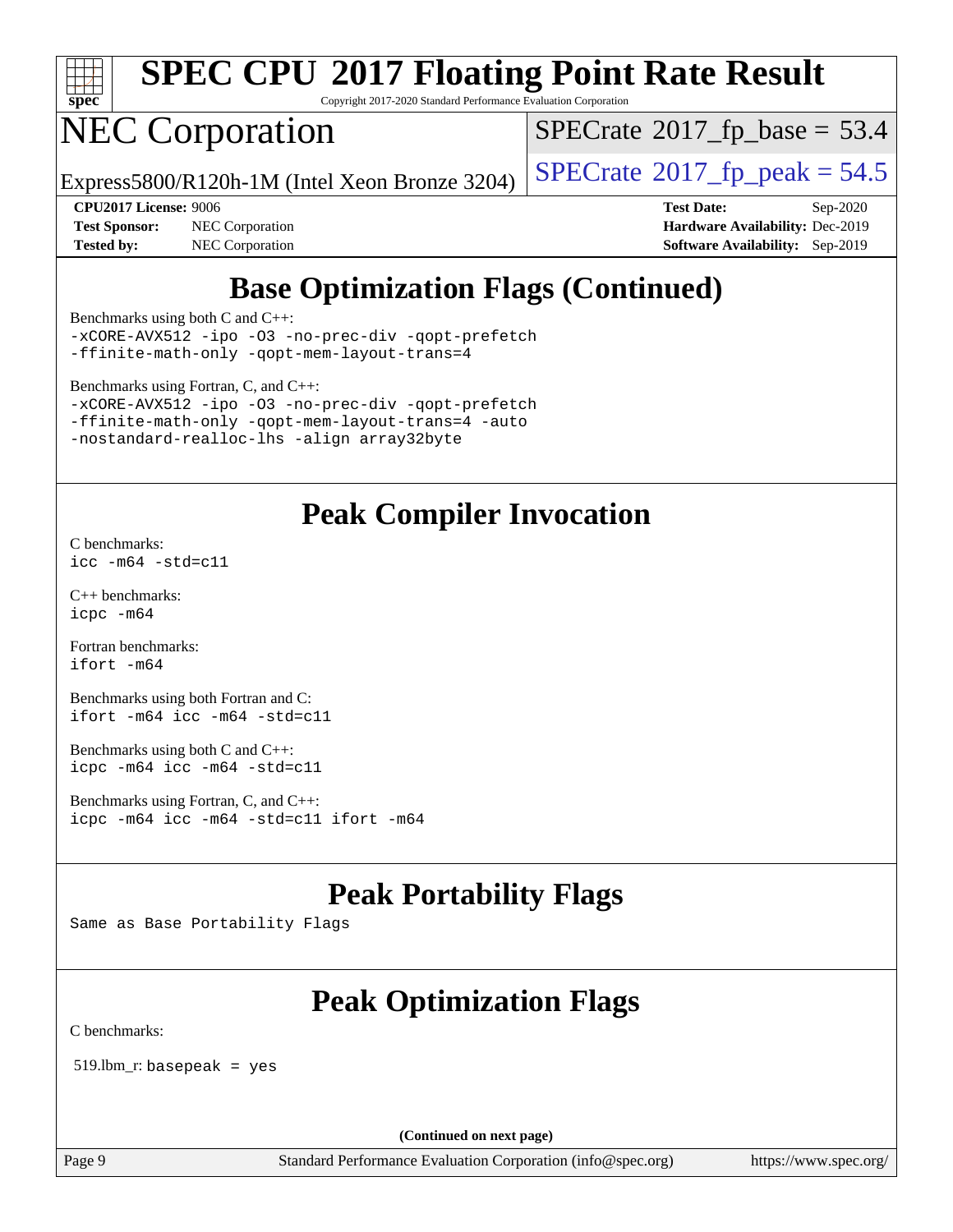

Copyright 2017-2020 Standard Performance Evaluation Corporation

# NEC Corporation

 $SPECTate@2017_fp\_base = 53.4$ 

Express5800/R120h-1M (Intel Xeon Bronze 3204) [SPECrate](http://www.spec.org/auto/cpu2017/Docs/result-fields.html#SPECrate2017fppeak)®[2017\\_fp\\_peak = 5](http://www.spec.org/auto/cpu2017/Docs/result-fields.html#SPECrate2017fppeak)4.5

**[Test Sponsor:](http://www.spec.org/auto/cpu2017/Docs/result-fields.html#TestSponsor)** NEC Corporation **[Hardware Availability:](http://www.spec.org/auto/cpu2017/Docs/result-fields.html#HardwareAvailability)** Dec-2019 **[Tested by:](http://www.spec.org/auto/cpu2017/Docs/result-fields.html#Testedby)** NEC Corporation **[Software Availability:](http://www.spec.org/auto/cpu2017/Docs/result-fields.html#SoftwareAvailability)** Sep-2019

**[CPU2017 License:](http://www.spec.org/auto/cpu2017/Docs/result-fields.html#CPU2017License)** 9006 **[Test Date:](http://www.spec.org/auto/cpu2017/Docs/result-fields.html#TestDate)** Sep-2020

### **[Peak Optimization Flags \(Continued\)](http://www.spec.org/auto/cpu2017/Docs/result-fields.html#PeakOptimizationFlags)**

538.imagick\_r: basepeak = yes

 544.nab\_r: [-xCORE-AVX512](http://www.spec.org/cpu2017/results/res2020q4/cpu2017-20200928-24121.flags.html#user_peakCOPTIMIZE544_nab_r_f-xCORE-AVX512) [-ipo](http://www.spec.org/cpu2017/results/res2020q4/cpu2017-20200928-24121.flags.html#user_peakCOPTIMIZE544_nab_r_f-ipo) [-O3](http://www.spec.org/cpu2017/results/res2020q4/cpu2017-20200928-24121.flags.html#user_peakCOPTIMIZE544_nab_r_f-O3) [-no-prec-div](http://www.spec.org/cpu2017/results/res2020q4/cpu2017-20200928-24121.flags.html#user_peakCOPTIMIZE544_nab_r_f-no-prec-div) [-qopt-prefetch](http://www.spec.org/cpu2017/results/res2020q4/cpu2017-20200928-24121.flags.html#user_peakCOPTIMIZE544_nab_r_f-qopt-prefetch) [-ffinite-math-only](http://www.spec.org/cpu2017/results/res2020q4/cpu2017-20200928-24121.flags.html#user_peakCOPTIMIZE544_nab_r_f_finite_math_only_cb91587bd2077682c4b38af759c288ed7c732db004271a9512da14a4f8007909a5f1427ecbf1a0fb78ff2a814402c6114ac565ca162485bbcae155b5e4258871) [-qopt-mem-layout-trans=4](http://www.spec.org/cpu2017/results/res2020q4/cpu2017-20200928-24121.flags.html#user_peakCOPTIMIZE544_nab_r_f-qopt-mem-layout-trans_fa39e755916c150a61361b7846f310bcdf6f04e385ef281cadf3647acec3f0ae266d1a1d22d972a7087a248fd4e6ca390a3634700869573d231a252c784941a8)

[C++ benchmarks:](http://www.spec.org/auto/cpu2017/Docs/result-fields.html#CXXbenchmarks)

```
 508.namd_r: -prof-gen(pass 1) -prof-use(pass 2) -ipo -xCORE-AVX512
-O3 -no-prec-div -qopt-prefetch -ffinite-math-only
-qopt-mem-layout-trans=4
```
 $510.parest_r:$  basepeak = yes

[Fortran benchmarks](http://www.spec.org/auto/cpu2017/Docs/result-fields.html#Fortranbenchmarks):

```
 503.bwaves_r: -xCORE-AVX512 -ipo -O3 -no-prec-div -qopt-prefetch
-ffinite-math-only -qopt-mem-layout-trans=4 -auto
-nostandard-realloc-lhs -align array32byte
```
549.fotonik3d\_r: Same as 503.bwaves\_r

```
 554.roms_r: -prof-gen(pass 1) -prof-use(pass 2) -ipo -xCORE-AVX512
-O3 -no-prec-div -qopt-prefetch -ffinite-math-only
-qopt-mem-layout-trans=4 -auto -nostandard-realloc-lhs
-align array32byte
```

```
Benchmarks using both Fortran and C: 
-prof-gen(pass 1) -prof-use(pass 2) -ipo -xCORE-AVX512 -O3
-no-prec-div -qopt-prefetch -ffinite-math-only
-qopt-mem-layout-trans=4 -auto -nostandard-realloc-lhs
-align array32byte
```
[Benchmarks using both C and C++](http://www.spec.org/auto/cpu2017/Docs/result-fields.html#BenchmarksusingbothCandCXX):

```
 511.povray_r: -prof-gen(pass 1) -prof-use(pass 2) -ipo -xCORE-AVX512
-O3 -no-prec-div -qopt-prefetch -ffinite-math-only
-qopt-mem-layout-trans=4
```
 $526.$ blender\_r: basepeak = yes

```
Benchmarks using Fortran, C, and C++: 
-xCORE-AVX512 -ipo -O3 -no-prec-div -qopt-prefetch
-ffinite-math-only -qopt-mem-layout-trans=4 -auto
-nostandard-realloc-lhs -align array32byte
```